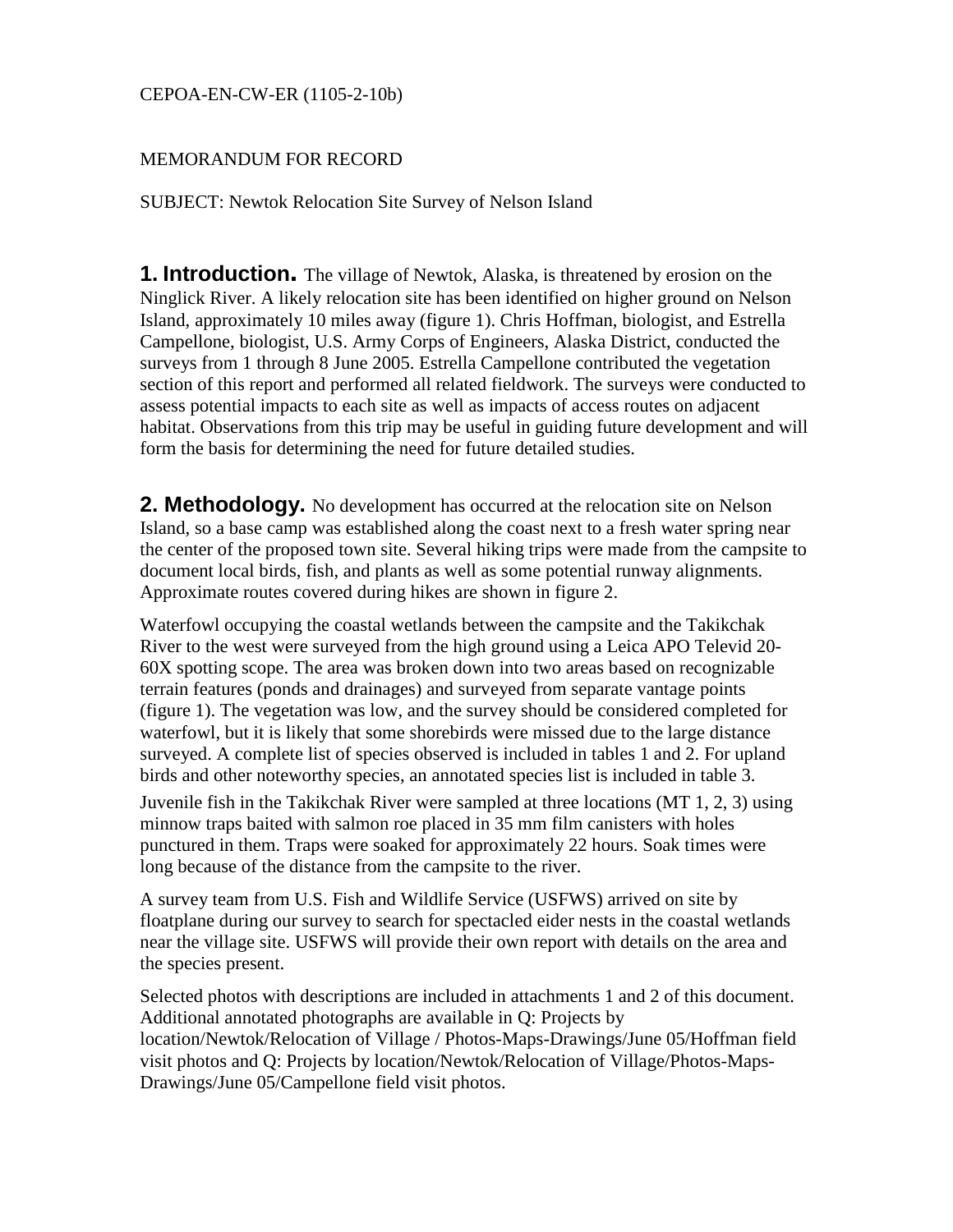

Figure 1. Nelson Island survey locations.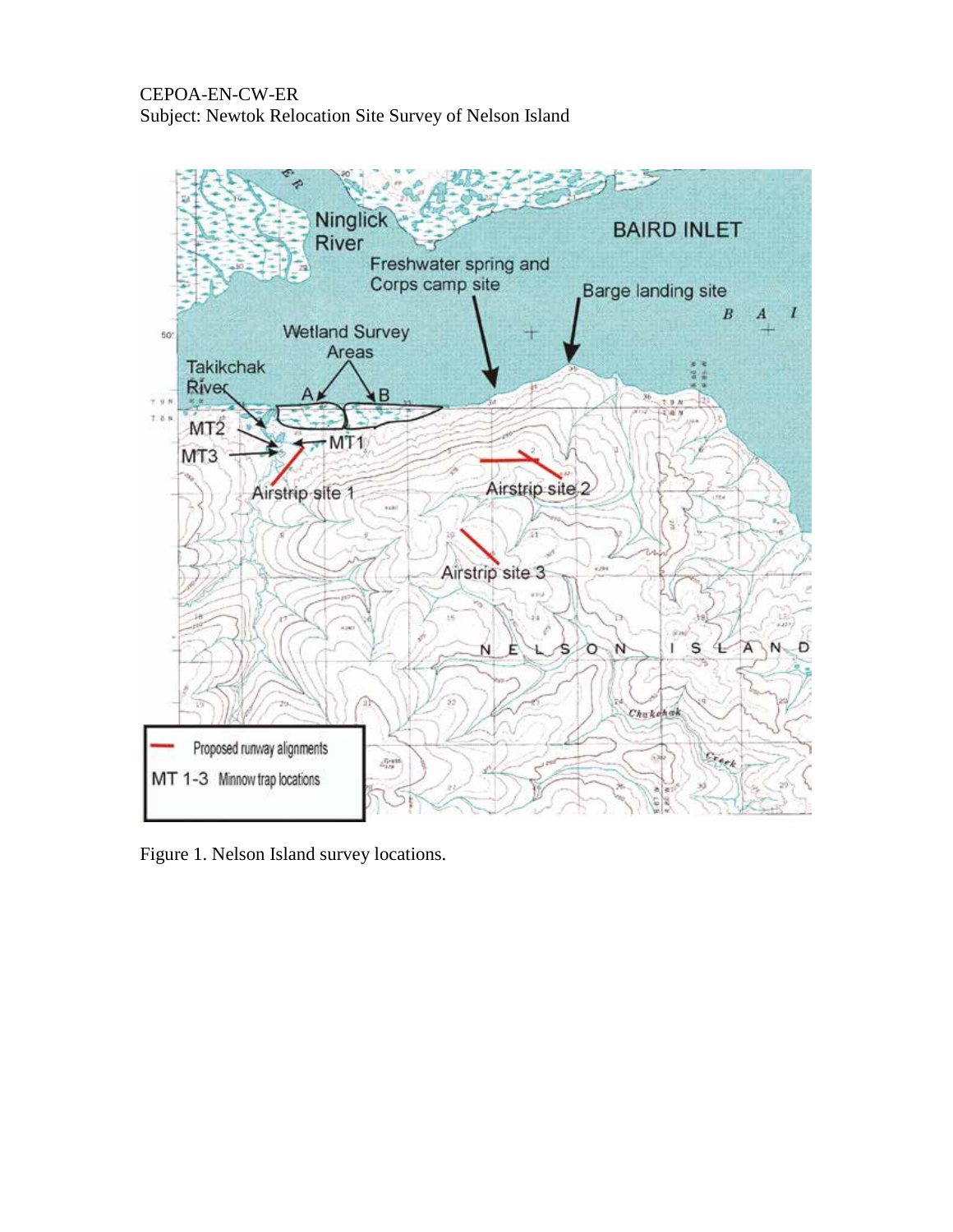

Figure 2. Routes covered during hikes near potential relocation site.

**3. Biological Observations.** Data gathered on birds and fish during this trip are representative of a single sampling effort; repeated efforts during other times of the year would be necessary to properly characterize habitat use by birds and fish. However, data from this trip are useful to broadly characterize species present, relative abundance, and habitat associations during the early portion of the egg-laying period for birds. A discussion of the various issues related to birds, fish, runway alignments, and development issues follows:

## Wetland Bird Observations.

Birds observed in wetland survey areas A and B (figure 1) are presented in tables 1 and 2 along with relevant survey data. A photograph of the area is in figure 3.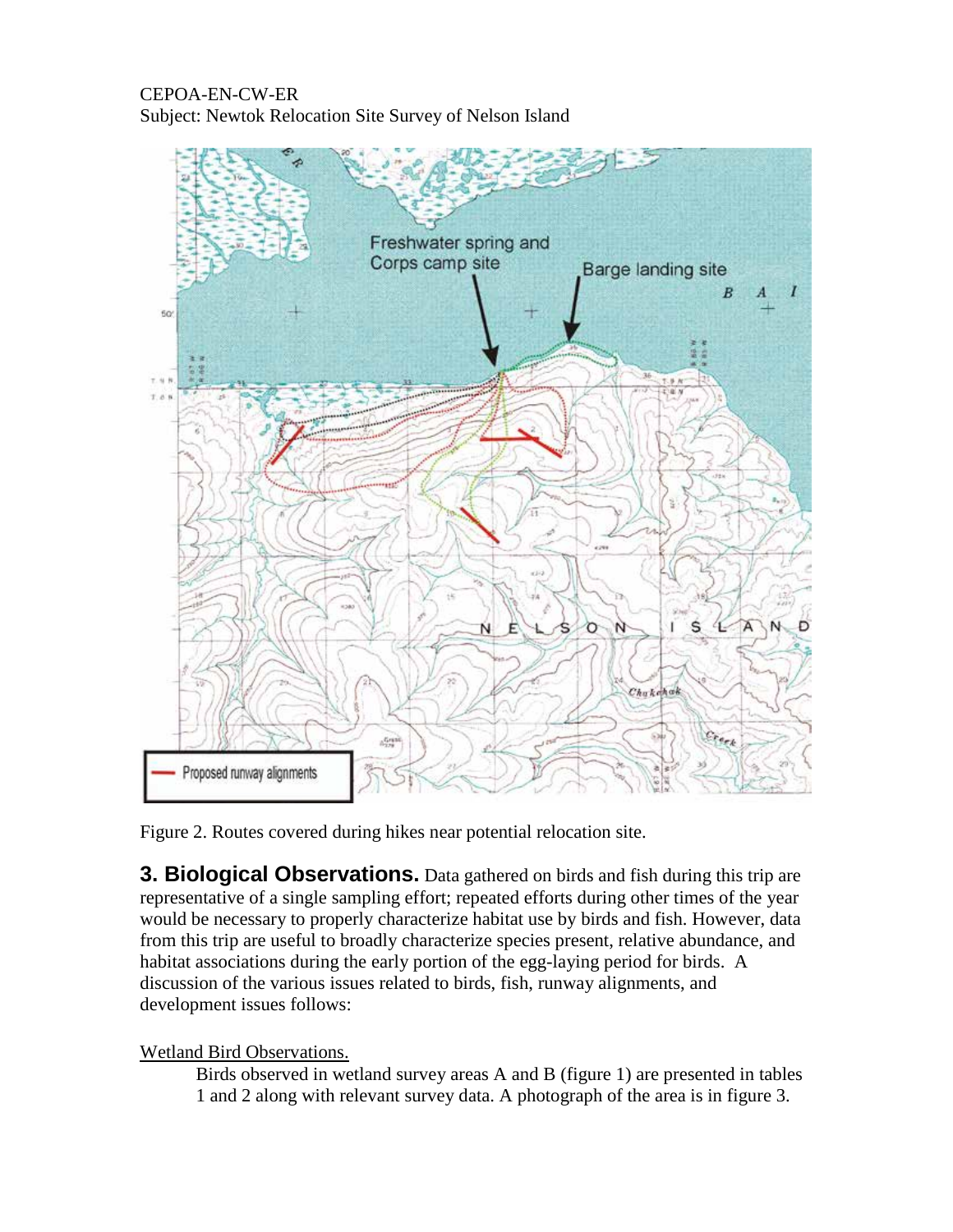| Survey area A. 2 June 05 Begin 1623 End 1703    |                        |  |
|-------------------------------------------------|------------------------|--|
| Temp 47°F, Wind 10 G15 mph NE, scattered clouds |                        |  |
| <b>Species</b>                                  | <b>Number Observed</b> |  |
| Northern pintail                                | 11                     |  |
| Green-winged teal                               | 8                      |  |
| <b>Brant</b>                                    | 3                      |  |
| Greater scaup                                   | 8                      |  |
| Canada goose                                    | 12                     |  |
| Cackling Canada goose                           | 9                      |  |
| Emperor goose                                   | 19                     |  |
| Mallard                                         |                        |  |
| Tundra swan                                     | 2                      |  |
| Northern shoveler                               | 8                      |  |
| Sandhill crane                                  |                        |  |
| White-fronted goose                             | $\overline{2}$         |  |
| <b>Western Sandpiper</b>                        | 12                     |  |
| Dunlin                                          | 38                     |  |
| Red necked phalarope                            | 7                      |  |
| Arctic tern                                     | 3                      |  |
| <b>Black turnstone</b>                          | 3                      |  |
| Lapland longspur                                | $\overline{2}$         |  |
| Yellow wagtail                                  |                        |  |
| Mew gull                                        |                        |  |

Table 1. Waterfowl in wetland area A.

| Survey area B. 2 June 05 Begin 1330 End 1420    |                             |  |
|-------------------------------------------------|-----------------------------|--|
| Temp 47°F, Wind 10 G15 mph NE, scattered clouds |                             |  |
| <b>Species</b>                                  | <b>Number Observed</b>      |  |
| Northern pintail                                | 8                           |  |
| Green-winged teal                               | 10                          |  |
| Greater scaup                                   | 5                           |  |
| Canada goose                                    | 3                           |  |
| Emperor goose                                   | 27                          |  |
| Mallard                                         | $\mathcal{D}_{\mathcal{L}}$ |  |
| American Widgeon                                | $\overline{2}$              |  |
| Northern shoveler                               | 11                          |  |
| Long-tailed duck                                | 3                           |  |
| White-fronted goose                             | 9                           |  |
| <b>Western Sandpiper</b>                        | 26                          |  |
| Dunlin                                          |                             |  |
| Red necked phalarope                            | 26                          |  |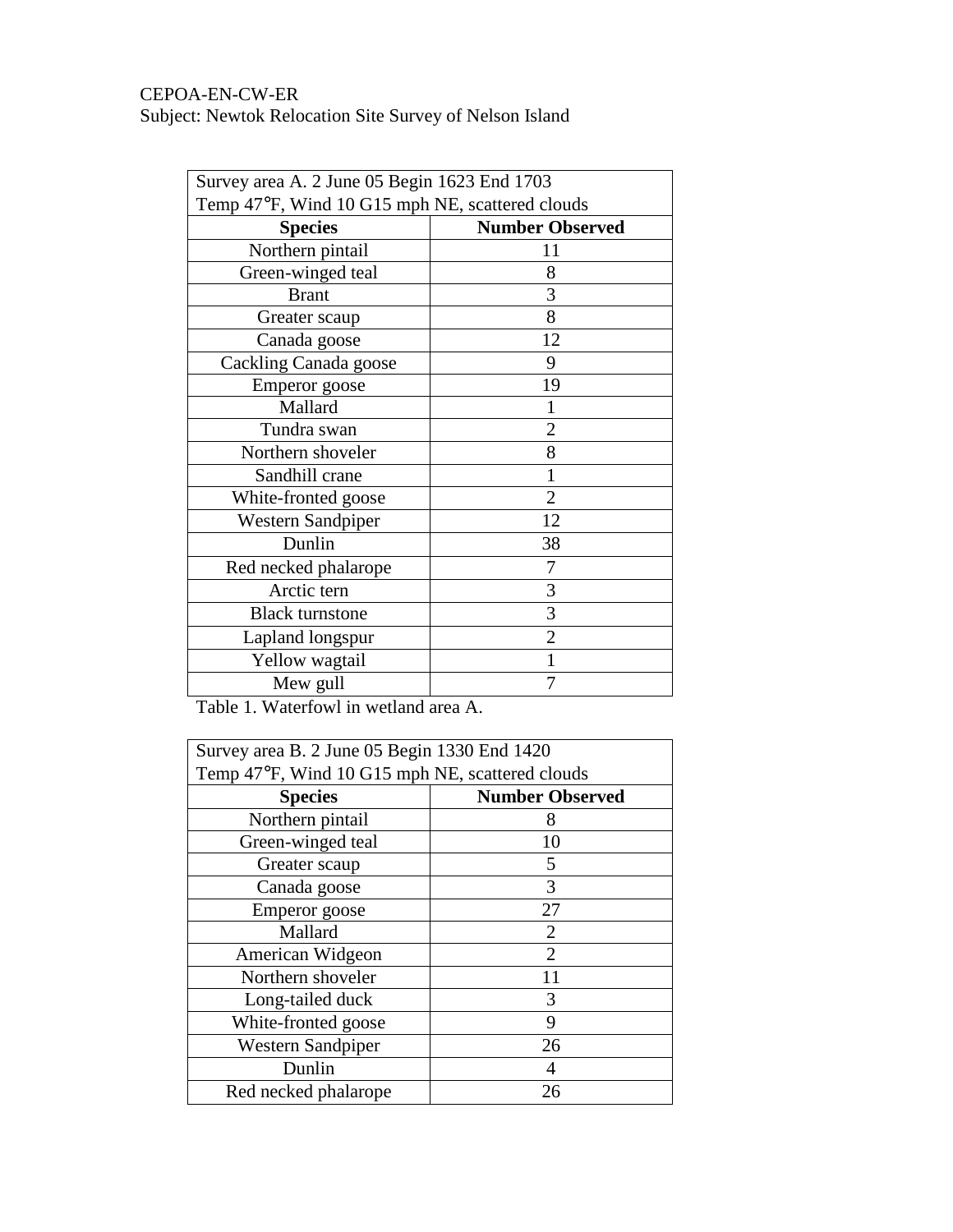| Bar-tailed godwit      |  |
|------------------------|--|
| <b>Black turnstone</b> |  |
| Lapland longspur       |  |
| Savannah sparrow       |  |
| Yellow wagtail         |  |
| Mew gull               |  |

Table 2. Waterfowl in wetland area B.



Figure 3. Wetlands in area A and B.

In wetland areas A and B most of the birds appeared to be foraging or resting. These wetlands are very wet and probably subject to periodic inundation at the highest tides. Therefore, they are probably of low value as nesting habitat. However, birds probably use this area during pre- and post-nesting periods; nonbreeders likely use the area during the breeding season. Additional surveys would be necessary to determine use of these wetlands by molting waterfowl. A fox was seen in the wetlands during the survey where it was likely foraging for eggs.

## General Bird Observations.

General observations of birds observed during the trip to the relocation site on Nelson Island are included in table 3. Only noteworthy species are included in the table below; it is not complete list of all species observed.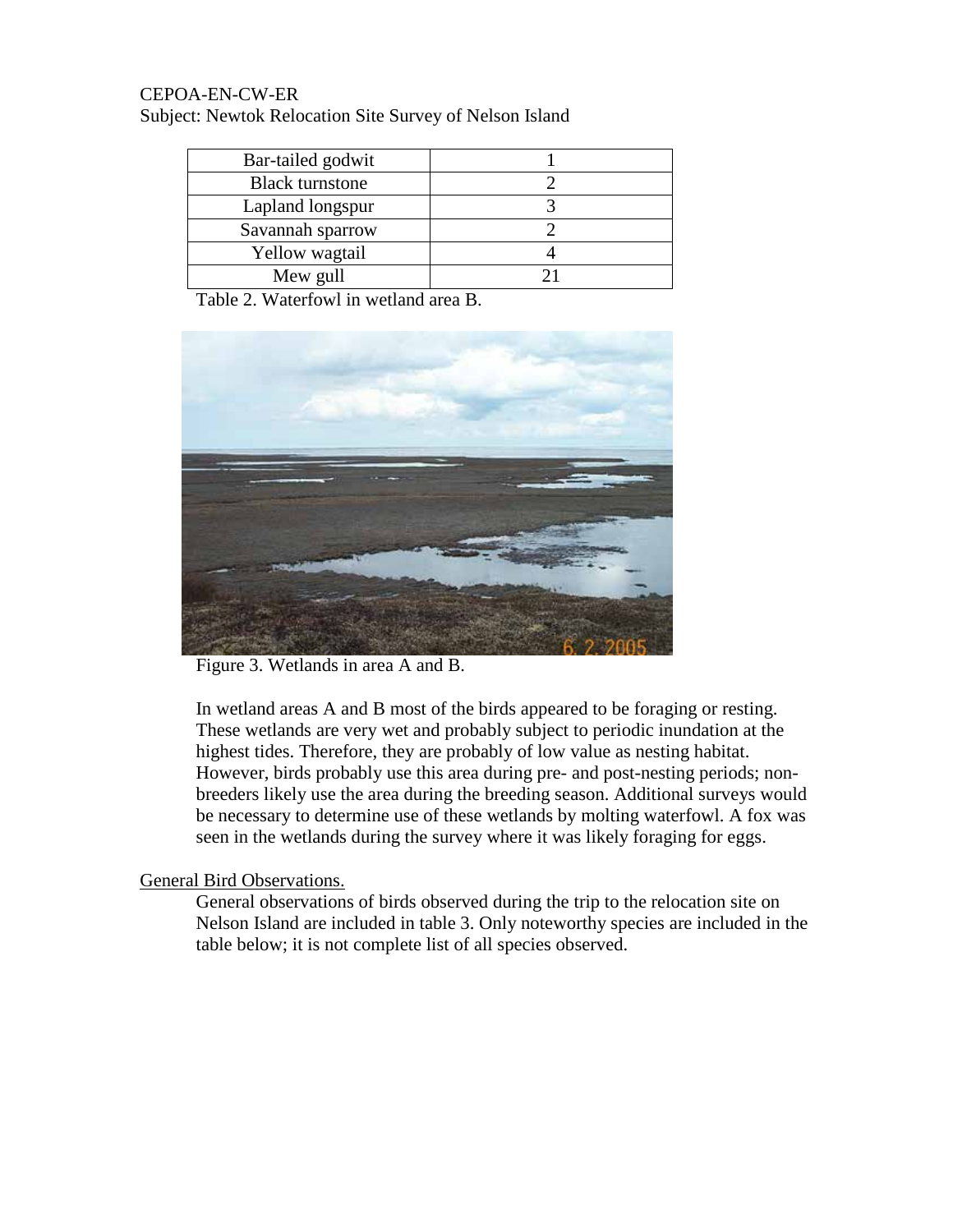Subject: Newtok Relocation Site Survey of Nelson Island

| <b>Species</b>      | <b>Comment</b>                                                                |
|---------------------|-------------------------------------------------------------------------------|
| <b>Black</b>        | Observed along the shore near our campsite on several occasions.              |
| Turnstone           |                                                                               |
| Bar-tailed          | A male was observed several times a day foraging on the shore near the        |
| godwit              | camp. A female was seen less frequently. A female on a nest with four eggs    |
|                     | was found on the south side of the ridge, approximately 1.5 miles from camp.  |
| Western             | The most common shorebird observed near the relocation site.                  |
| sandpiper           |                                                                               |
| Red necked          | Common. Often seen foraging on ponds and in pools on streams.                 |
| phalarope           |                                                                               |
| Short-eared         | Uncommon. One observed on higher ground about a mile south of camp.           |
| owl                 | Remained in area, but no nest observed.                                       |
| Parasitic           | Common. Several observed daily near camp and during hikes. Most               |
| Jaeger              | abundant jaeger species.                                                      |
| Long-tailed         | Common. Several observed daily near camp and during hikes. A close            |
| Jaeger              | second in abundance to parasitic jaegers.                                     |
| Yellow              | Common. several seen daily, often perched on willows.                         |
| Wagtail             |                                                                               |
| Lapland             | Abundant. Most common passerine, some nesting near camp. Often found          |
| longspur            | concentrated on the few remaining snowdrifts on the hillside or along the     |
|                     | steep banks near the coast where they forage fore seeds and insects.          |
| Redpoll             | Uncommon. A few seen during the 8 days on site.                               |
| Willow              | Abundant. Males observed constantly, a few females were flushed from nests    |
| Ptarmigan           | in dense willows. Males very vocal.                                           |
| Northern            | Common. Observed on the tundra and on ponds. Also seen in small numbers       |
| pintail             | on the pool created by the fresh water spring next to camp.                   |
| Green-winged        | Common. Observed on ponds. Also seen in limited numbers on the pool           |
| teal                | created by the fresh water spring next to camp.                               |
| Emperor             | Common. Observed on the coastal wetlands and also along the shore at low      |
| goose               | tides. At low tides they were commonly observed drinking freshwater runoff    |
|                     | from melting snow of from the fresh water spring near camp. Local birds       |
|                     | may have been non-breeders.                                                   |
| Long-tailed         | Uncommon. A few seen or heard offshore or on ponds in coastal wetlands.       |
| duck                |                                                                               |
| <b>Black Scoter</b> | Uncommon. A few seen offshore and one pair seen on a pond perched on the      |
|                     | hillside near the unnamed river.                                              |
| Harlequin           | Uncommon. One male observed on a gravel bar in the unnamed river.             |
| duck                | Harlequins are considered uncommon in the Y-K Delta since the habitat is      |
|                     | unsuitable, but areas of Nelson Island appear to provide some useable habitat |
|                     | due to the mountain streams. Detecting                                        |
|                     |                                                                               |

Table 3. General bird descriptions.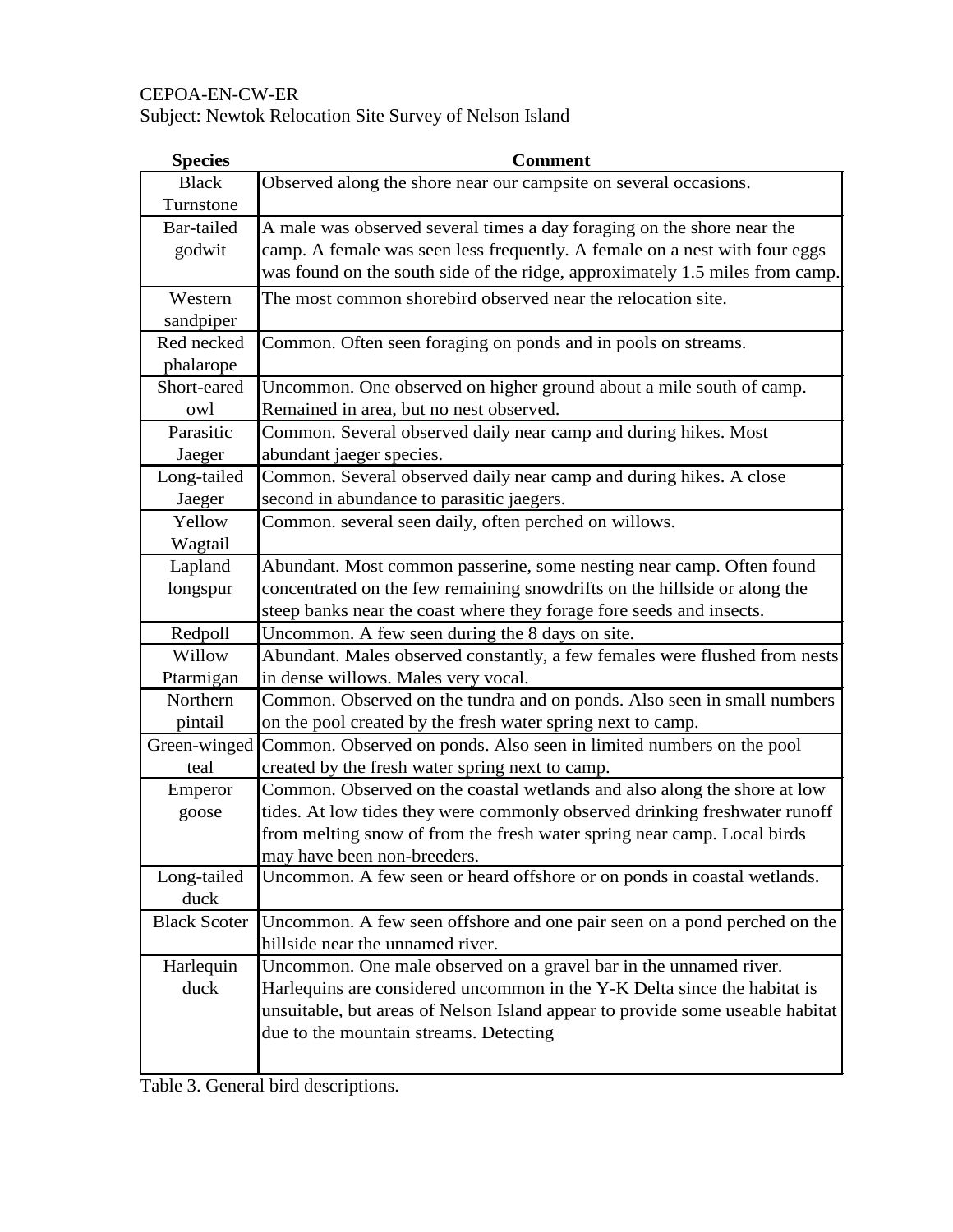Subject: Newtok Relocation Site Survey of Nelson Island

#### Fish Sampling.

Only one set was made with minnow traps due to the distance of the river from the campsite and other objectives of the trip. Information on the minnow traps is included in table 4.

Table 4. Minnow trap data.

Given the near 24-hour soak times for the minnow traps, the catch per unit effort (CPUE) is very low. MT1 was set above a beaver dam, which could explain its low CPUE. Access to this area is probably limited to time when the beaver dam is removed or during floods. MT2 was set along a cut bank in water approximately 5 feet deep. MT3 was set in a relic channel near the main stem. This channel was only connected to the river at the downstream end, and although it had no flow, it was connected and therefore had anadramous access. Additional survey effort would be required to determine the limits of anadramous access and to determine fish use during other periods of the year.

#### Vegetation Descriptions.

Observations on vegetation types and wildlife uses of the vegetation were made in the proposed relocation site and at two of the proposed airport sites (site one by the Takikchak River and site two at the top of the ridge). Similar observations were also made at a potential quarry site located on top of the hill and in the vicinity of the barge site. Figure 4 shows the general vicinity where each of the vegetation types described below are located. The size and location of each vegetation unit shown in this map is only tentative and should be used as a general reference, as careful delineations were not conducted.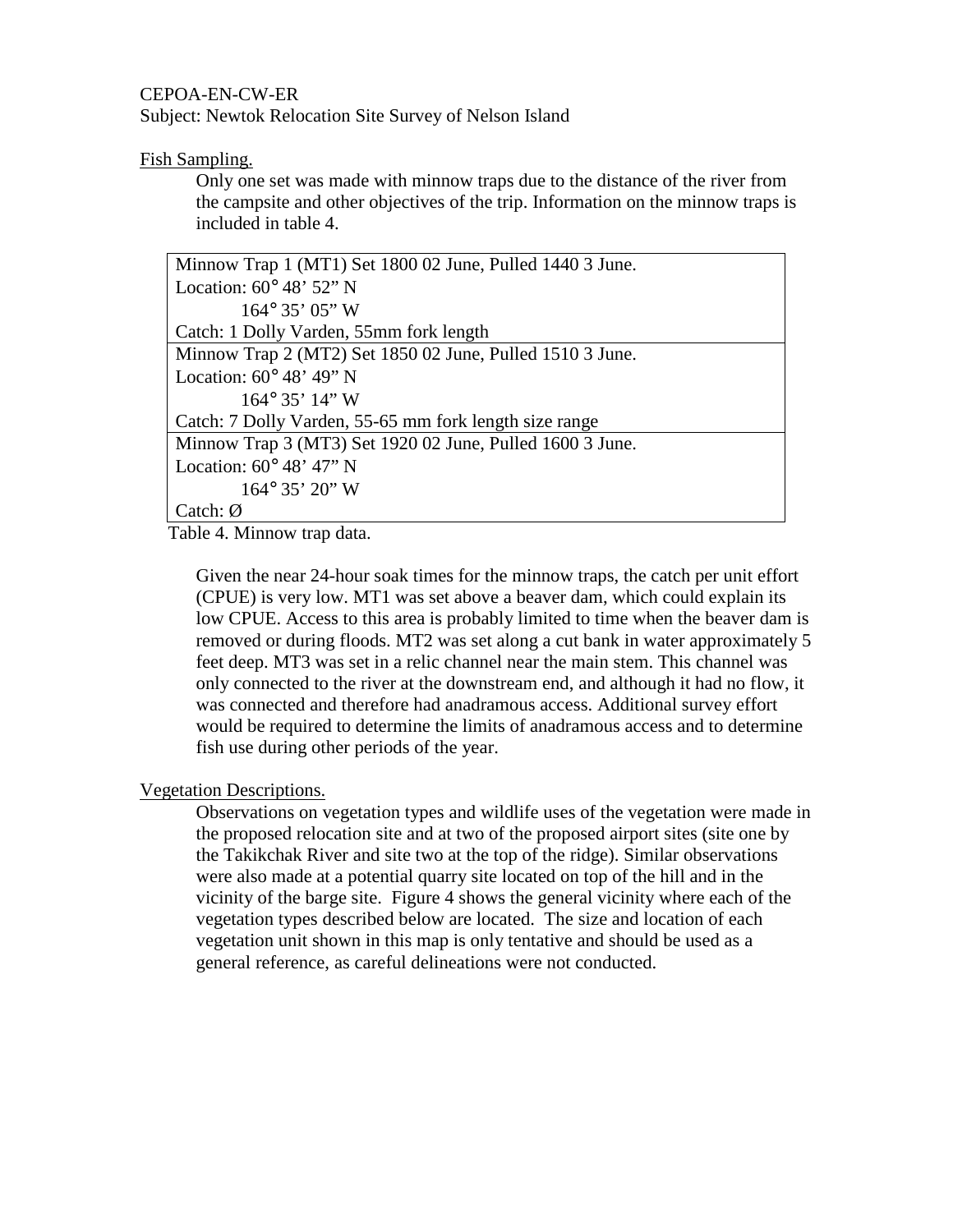

Figure 4. Potential development areas and vegetation descriptions.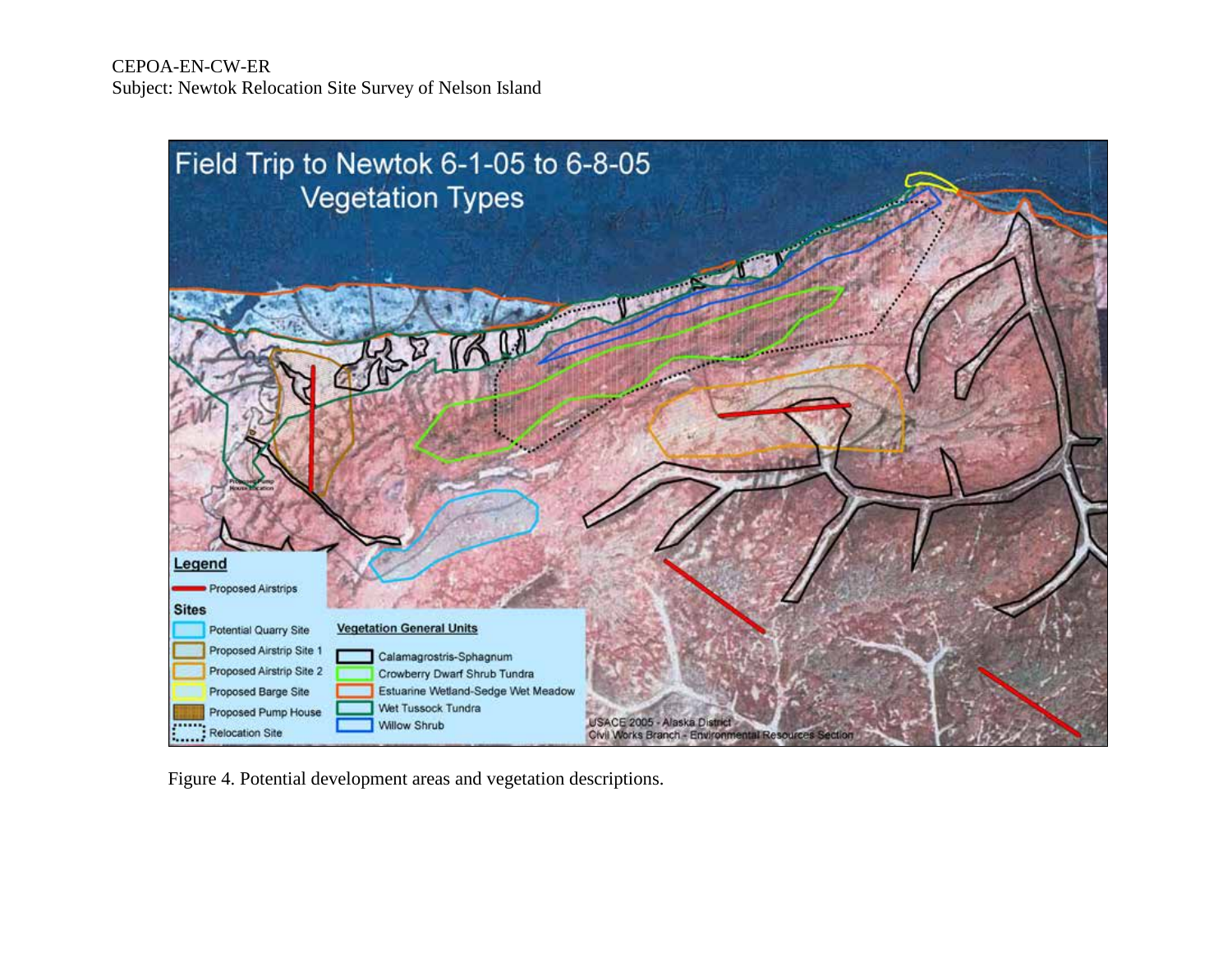**Wet Tussock Tundra** (Attachment (Attch) 2-photos 1, 2 & 3): In the lower areas between approximately 25 and 42 feet in elevation, the vegetation is typically a wet tussock tundra. Cottongrass (*Eriophorum vaginatum*) forms hummocks and represents approximately 30% of the absolute vegetation cover. In the depressed areas around the hummocks, narrow-leaf Labrador tea (*Ledum decumbens*) (15% cover), dwarf birch (*Betula nana*) (15%), alpine bearberry (*Arctostaphylos alpine*) 5%, crowberry (*Empetrum nigrum*) 10%, mountain cranberry (*Vaccinium vitisideae*) (10%) are the dominant species. A sedge was also found in the area, but it could not be identified because it was too early in the season. Mosses and lichens found in the area include a brown sphagnum, *Cladonia arbuscula, Cladonia rangiferina, Cladonia spp., Cetraria sp., Cladonia amaurocraea* and others. These cryptogams represent 100% of the ground cover. Other plant species present in this vegetation type included bog rosemary (*Andromeda polifolia*), cloudberry (*Rubus chamaemorus*), and arctic sweet coltsfoot (*Petasites frigidus*). Lapland longspurs were observed nesting and feeding on this vegetation type. Also, nests of black-bellied plovers were found lying in the open and vole trails were abundant in this vegetation community. Soil pits could not be made deeper than 6 inches (15 cm) in this vegetation type because the soil was frozen. Soil pits made to a depth of 6 inches (15 cm) show that the cushion vegetation gradually shifts to a dark organic horizon with little decomposition or partially decomposed sphagnum (peat layer).

**Grassy Tussock Tundra**: Similar tussock tundra vegetation is found at the top of the hill, in the vicinity of airstrip site two. In this area, however, grasses and sedges seem to be a larger cover component when compared with dwarf shrubs. Cottongrass (*Eriophorum russeolum*?) represent approximately 50% of the ground cover, thin-leaf sedge (unknown species) about 10%, and wide-leaf sedge (unknown species) about 3%, whereas crowberry represents about 25% of the vegetation cover. Mosses and lichens are similar to the ones found at the bottom of the hill, but in some areas the terrain looks drier. During the time this field trip took place, frozen soils were found at about 7.5 inches. The 7.5-inch-thawed layer was mainly a mat of partly decomposed organic matter layer below a cushion of sphagnum that sustains the vegetation root system. In this somewhat higher micro relief, soils were saturated (water released when squeezed) but without standing water (Attch - 2 photo 13  $&$  14). Isolated depressions are also found in this vegetation type (Attch-2 photo 14). Although in depressions the vegetation composition is similar to that of adjacent relatively higher tussock tundra, the thawed layer reaches 10 inches deep with standing water near the surface and a thicker sphagnum organic matter (Attch-2 photo 15). Also, gleys of about 50%  $(2/5Y 5/1)$  were found just above the frozen layer (10 inches deep).

#### **Calamagrostris-Sedge-Sphagnum wetlands along bottomhills drainages**

(Attch-2-photos 3, 4, 4a, 4b, 4c): Drainages have cut the tussock tundra at the bottom of the hill (vegetation type described above), creating a lower topography.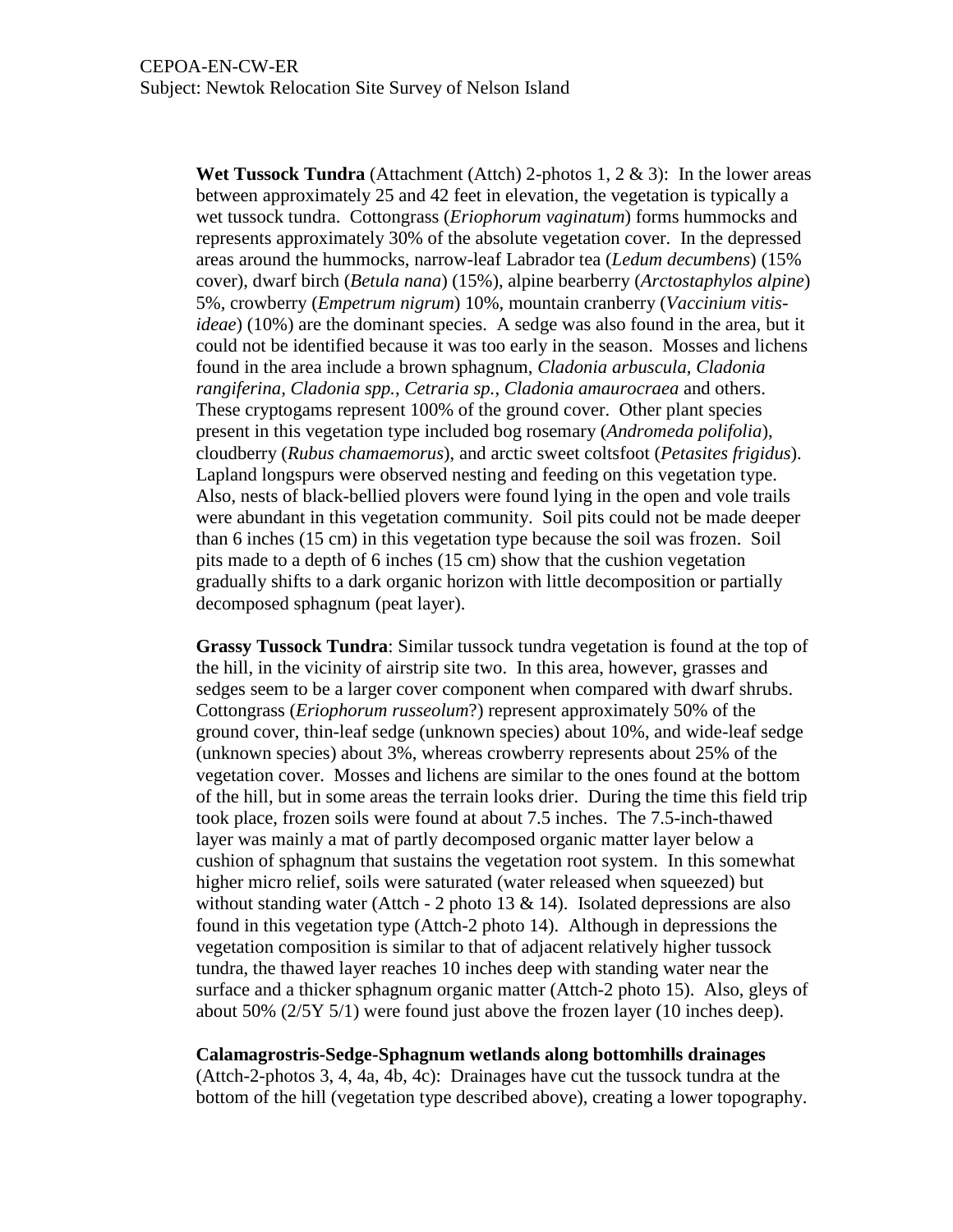Subject: Newtok Relocation Site Survey of Nelson Island

Because their lower relief, these drainages hold snow later into the spring season. These drainages function as snow impoundment areas and flood outlets that channel most of the snow meltdown from slopes above into Baird Inlet. Small ponds can also be found within these drainages. Dominant species are blue joint (*Calamagrostris Canadensis)* (60% cover) and sedges (probably *Carex aquatilis*). Sedges could not be identified because it was too early in the spring (just beginning to sprout). Sphagnum (S. squarrosum) covers about 75% of the ground cover and bog blueberry (*Vaccinium oxycoccos*) commonly grows on top of the sphagnum cover. Soils are saturated at and near the surface; standing water is sometimes present. Toward the low slope banks and where soils seem drier, small patches of Alaska spiraea (*Spiraea Beauverdiana*) provide cover to small birds. Wintergreen (Pyrola sp.), Alaska violet (*Viola langsdorffii),* marsh cinquefoil (*Potentilla palustris*), nagoonberry (*Rubus arcticus*), and *Anemone Richardsonii* are also found in depressions without standing water.

Calamagrostris-Sedge-Sphagnum communities are also found along the drainages in the upper reaches of the relocation site vicinity (Attch 2 –photos 5 & 6). The drainage system east of the proposed barge site extends south and turns to the west along the south aspect of the hilltop. This drainage is characterized by the absence of a defined stream, at least in the upper and mid watershed reaches. Calamagrostris and sedges represent more than 75% of the vegetation cover and sphagnum between 60-80% of the ground cover. This community type is also found in isolated pockets at the top of the hill where three of the proposed airstrips are located (Attch 2-photo 7). This vegetation likely functions to trap sediment and regulate flood flows.

**Willow Communities**: Willows are found in patches in depressions where snow persists until later in the spring and next to calamagrostis-sedge-sphagnum communities. Soils in these willow patches are seasonally flooded by snowmelt runoff. In the upper reaches, they are found along drainages and in depressions or ditches where snow cover protects them from winter winds and moisture provides a suitable habitat in the summer. From 50 to 100 feet in elevation, willows are mainly established in moist belts across the landscape, reaching a height of 4 to 6 feet (tall willow shrub community-Viereck et al.  $1992$  $1992$ <sup>1</sup> (Attach 2-Photo 4, 8, 9). As elevation and slope increases, willow patches become smaller in size and height, forming stunted belts along drainages (low willow shrub community-Viereck et al. 1992)<sup>1</sup> and isolated wet depressions on top of the hills. Photo 9a shows stunted willow patches established in depressions and drainages crisscrossing crowberry dwarf shrub tundra vegetation. The most conspicuous willow species was diamond-leaf willow (*Salix pulchra*) representing approximately 95% of the tall and low willow shrub canopy. Other species, probably felt-leaf willow (*Salix alaxensis*), comprise small percentages of the canopy cover (but identification was not completed). Undercanopy vegetation

<span id="page-9-0"></span> $1^1$  L. A. Viereck, C. T. Dyrness, A. R. Batten, and K. J. Wenzlick. 1992. The Alaska Vegetation Classification. Gen. Tech. Rep. PNW-GRR-286. Portland, OR: U.S. Department of Agriculture, Forest Service, Pacific Northwest Research Station. 278 p.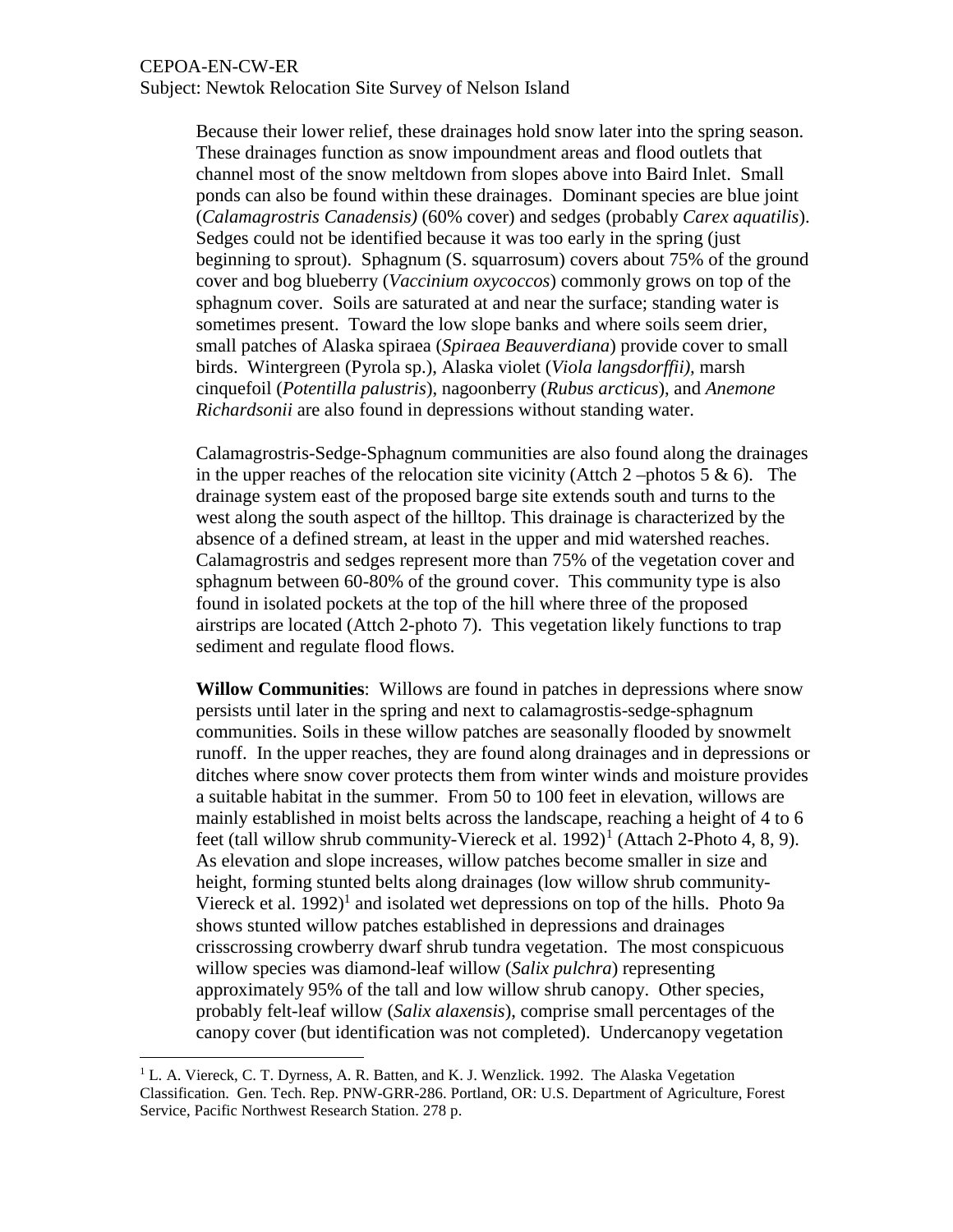Subject: Newtok Relocation Site Survey of Nelson Island

shows a high variety of grasses and forbs; unfortunately, it was early in the season and many of them could not be identified to species level. Grasses were the most abundant undercanopy plants with bluejoint and Poa sp. as dominants. Forbs observed in these communities include wild iris (*Iris setosa*), wild cucumber (*Streptopus amplexifolius*), burnet (*Sangisorba officinalis*?), blue Jacob's ladder (*Polemonium boreale*?), twin flower (*Linnaea borealis*), nagoonberry (*Rubus arcticus*), Pyrola sp., and fiddlehead ferns among many others. Stiff club (*Lycopodium annotinum*) and several mosses were also abundant, forming a continuous mat cover.

Willow communities are part of the wetland vegetation in depressions at the bottom of the hills. This plant community with its close canopy and extensive root system prevents erosion of tussock tundra slopes and regulates slope groundwater flow and its discharge into Baird Inlet. They also provide excellent cover, perching, feeding and nesting habitat to ptarmigan and several species of songbirds. During the field trip, yellow wagtails, redpolls, and several other songbirds were observed perching and likely foraging in these areas. Similarly, ptarmigan males perched and guarded females nesting in willow patches.

**Crowberry Dwarf Shrub Tundra**: This vegetation type occupies the largest area in the proposed relocation site. Dominant species are crowberry (70% vegetation cover), Narrow-leaf Labrador tea 10%, mountain cranberry 10%, and dwarf birch about 5% (Attch - 2 photo 10). Other species found in this vegetation type include lousewort (*Pedicularis Langsdorffii*), sedges, arctic willow (*Salix arctica*), stiff clubmoss, stair-step moss (*Hylocomium splendens*), and sphagnum in small patches. Berries are abundant in this community, providing feeding habitat to several bird species. Lapland longspurs and ptarmigan were observed foraging and nesting in this vegetation type; vole trails were also common. In some areas and as the elevation increases, this vegetation changes to a drier community dominated by lichens such as *Cladonia rangerifera, Cladonia sp., Thamnolia vermicularis,* and *Cetraria cucullata.* Co-dominant species are bearberry, dwarf birch, Narrow-leaf Labrador tea, mountain cranberry, and sedges. As elevation decreases toward the bottom of the hill, crowberry decreases and narrow-leaf Labrador tea and cottongrass cover increase (Attch 2-photos 11  $& 12$ ). These subtle transitions in species dominance follow a continuum pattern difficult to identify as separate vegetation types.

**Bearberry dwarf shrub tundra**: This vegetation type is dominant at the windswept, north-facing slopes where the potential quarry site would be located (Map 1) (Attch-2 photos 16, 16a, 16b). Lichens such as *Cetraria cucullata, Cladonia rangifera, Cladonia sp., Thamnolia vermicularis,* and fruticose lichens dominate most of the ground cover. Dominant dwarf shrubs include bearberry (10%), narrow-leaf Labrador tea (10%), Salix arctica, 3%, *Diapensia lapponica, Loiseleuria procumbens*, mountain cranberry, anemone (*Anemone Drummonddii*) and lousewort. The landscape is easy to identify because of the abundance of boulders of various sizes and the presence of alpine flora and fruticose lichens on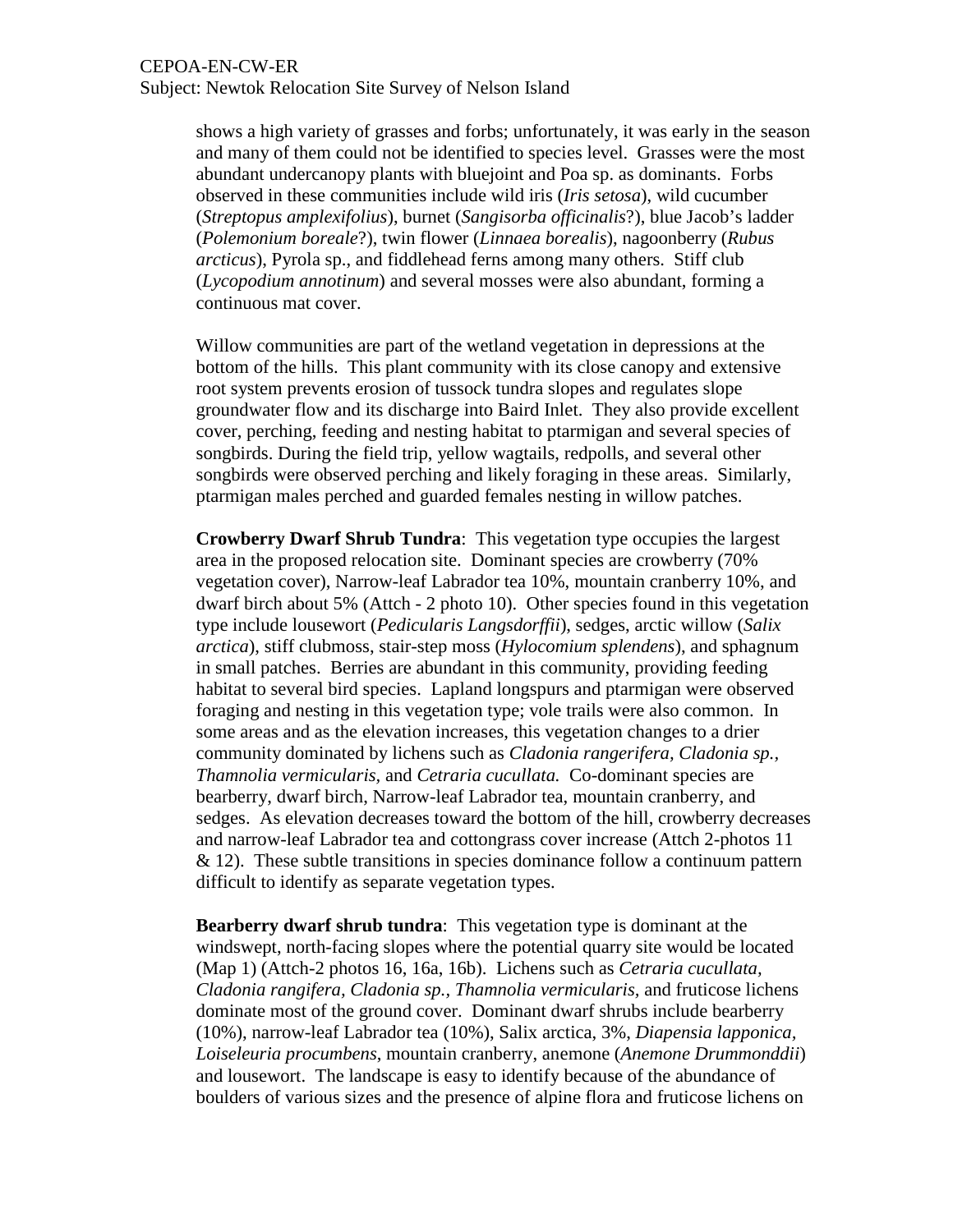Subject: Newtok Relocation Site Survey of Nelson Island

the rocks. Frost boils were also observed within this vegetation type as were Western sandpipers.

**Estuarine wetlands and mudflats**: Monotypic stands of coarse sedges (*Carex Lyngbyaei*?) and grasses are found in stable mudflats at the entrance of the stream proposed as source of freshwater (Attch-2 photos 17 & 18). Wildrye (*Elymus arenarius*) and other sedges and grasses are also part of this brackish emergent wetland that provides excellent nesting and feeding habitat to waterfowl and shorebirds. Another emergent wetland with similar species composition is found at the entrance of the eastside drainage system, which is adjacent to the proposed barge site (Attch-2 photos 19, 20  $\&$  21). This wetland is smaller and in an earlier succession stage, but it provides foraging and resting habitat to waterfowl and shorebirds.

Dominant Plant Communities Observed at Each of the Visited Sites:

**Potential Relocation Site**. Crowberry dwarf shrub tundra, willow shrub communities (following drainages, decreasing in height with elevation and across the landscape at the bottom of the hill), wet tussock tundra (at the bottom of the hill), calamagrostis-sedge-sphagnum along drainages and at the bottom of the hill.

**Potential Airstrip Sites.** On top of the hill grassy tussock tundra and low willow shrub patches are the dominant community types. Dominant vegetation types at the proposed airstrip site located by the proposed pump house (map 1), are willow shrub along the riverbank, wet tussock tundra, Calamagrostis-Sedge-Sphagnum, and grassy tussock tundra toward the hills (Attch 2 photos 2a, 2b, 2c, 2d, 2e, 2f and 2g).

**Potential Barge Site and its vicinity.** Rocky barrens are found at the barge site and an estuarine wetland is to the eastside of the barge site. In the upland, the dominant vegetation types are willow patches and wet tussock tundra.

**Potential Quarry Site.** Vegetation in this area consists of bearberry, dwarf tundra, and grassy tussock tundra.

#### Runway Alignments.

 Three runway alignments were visited (figures 1 and 4). Airstrip site one near the Takikchak River may be suitable from a construction perspective, but the north end is a near a wetland. Beyond likely disturbance impacts to waterfowl, there would probably be safety concerns for aircraft due to the potential for bird strikes. Site one would be close to town and avoid the need to travel to the top of a ridge to reach the airstrip.

Airstrip site two has two potential alignments, east-west and northwest-southeast. The later alignment might necessitate filling in a small saddle on top of the ridge, but this is probably a minor issue given that a lot of filling and grading would be